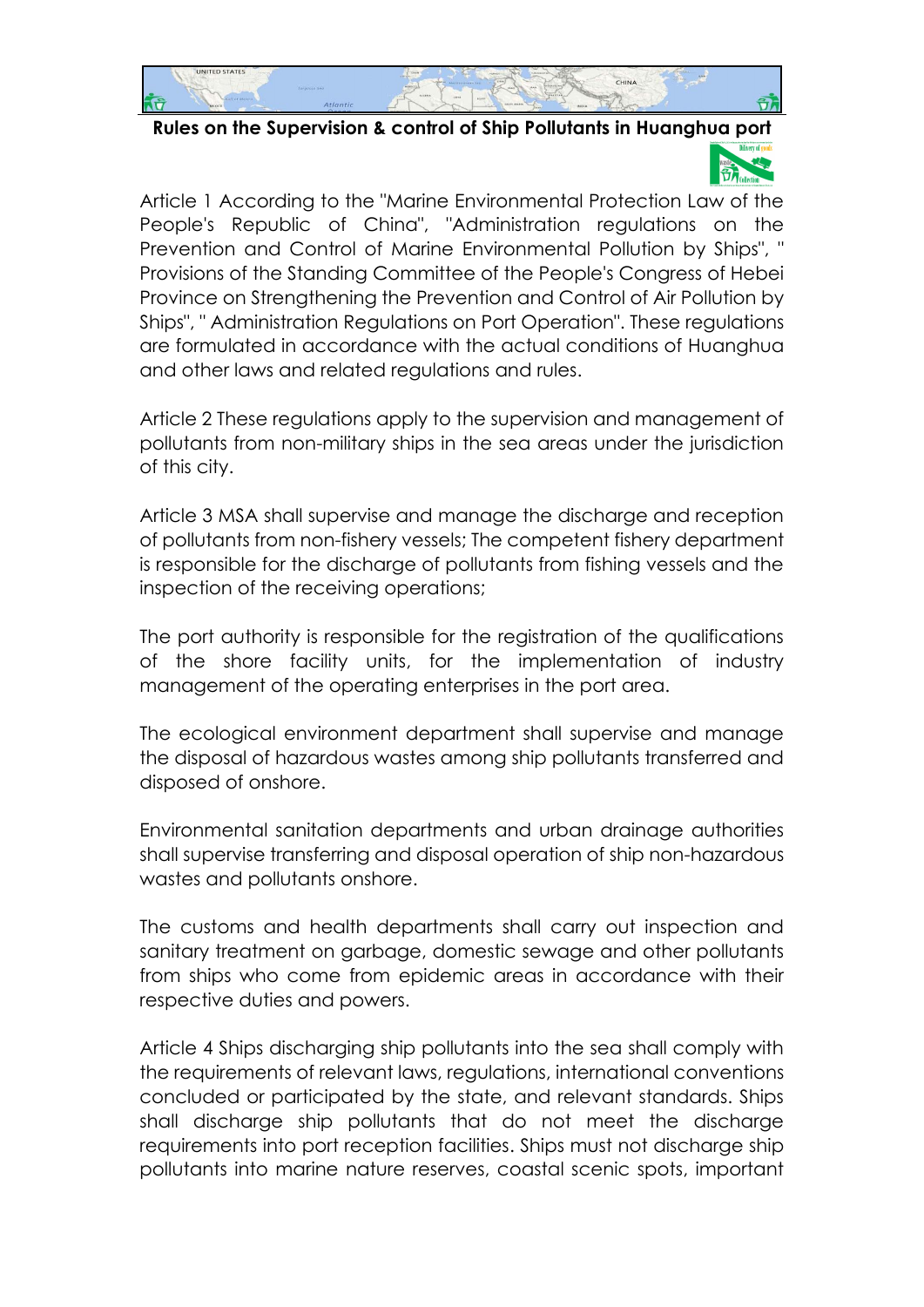

fishery waters, or other sea areas that need special protection as demarcated by law.

Article 5 Vessels shall comply with the requirements of the ship emission control zone, use fuel oil that meets the quality standards stipulated by China, or use shore power, clean energy, exhaust gas after-treatment devices and other alternative measures, the discharge pollutants into the air shall comply with the relevant requirement of China. Ships who are able to use shore power, when calling at ports shall have priority in using shore power. Relevant ports and wharves shall implement incentive measures such as priority entry, priority loading and unloading, priority berthing and unberthing for ships using shore power. Vessels are prohibited from using incinerators in the waters of the inner port area.

Article 6 Ships from epidemic areas may not discharge their pollutants until disinfection or other sanitary treatments when reaching the disposal standard.

Article 7 Ship pollutants that are temporarily stored and transferred by receiving ships, as well as received and pre-treated through ship or shore supporting facilities, shall be treated as ship pollutants; if they still need to be transferred through ships after pre-treatment, they shall be treated according to the hazard of water transportation. Hazardous wastes other than the above-mentioned ship pollutants and their pre-treatment products are transported by ships, the shipper shall be managed as the unit that produces the hazardous waste, and the carrier shall be managed as the dangerous goods transport unit.

Article 8: Where ship pollutants and their pre-processed products are hazardous wastes and undergo shore transfer and disposal, the shore reception facility unit shall be managed in accordance with the hazardous waste production unit, and the hazardous waste transport unit and receiving unit shall be managed in accordance with the "permit administration of Hazardous Waste Management Measures" and the "Management Measures of receipt for the Transfer of Hazardous Wastes".

Article 9: When ship pollutants and their pre-treatment products are transferred and disposed of on shore, the competent departments of ecological environment, environmental sanitation, and urban drainage shall implement classified management according to their duties:

(1) Oily sludge from ships shall be managed in accordance with wastewater; waste oil and oil-containing waste generated from the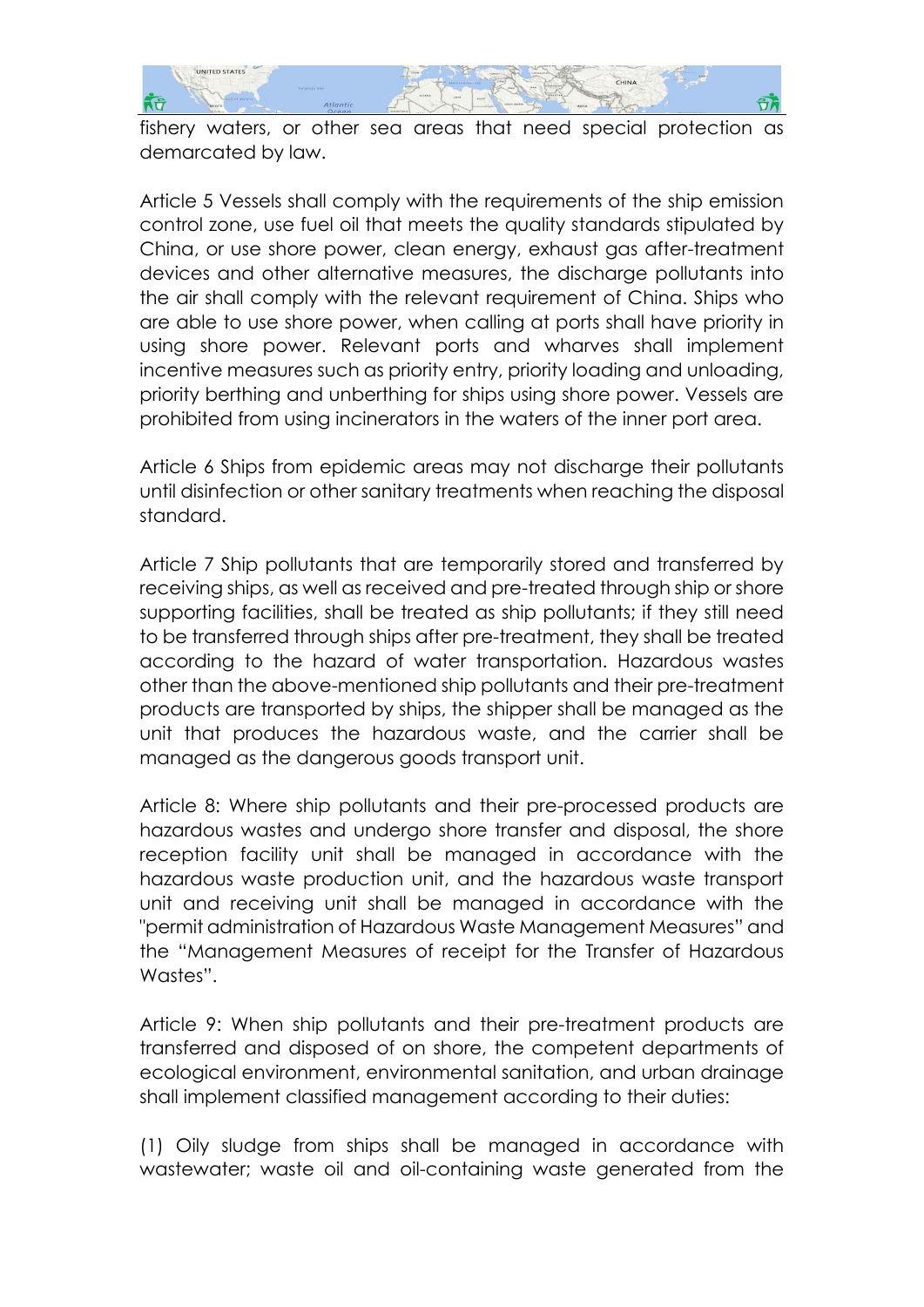

treatment of oily water and residual oil shall be managed in accordance with the HW08 category of the National Hazardous Waste List.

(2) Chemical tank washing water be treated by wastewater treatment processes such as physical treatment, chemical treatment, physical chemical treatment and biological treatment, and meet the requirements of relevant regulations and discharge standards, it shall be managed in accordance with wastewater; The chemical tank washing water that can not be managed according to waste water shall be managed as hazardous waste or other solid waste according to the properties of the chemicals to be washed.

(3) If polluted mud is generated after the treatment of domestic sewage from ships, it shall be managed as general solid waste. If the domestic sewage from ships is included in the municipal pipe network, it shall apply for a permit for the sewage to be discharged into the drainage pipe network and implement management in accordance with the municipal domestic sewage.

(4) Ship garbage should be classified and stored. If ship pollutants and their pretreatment products belong to domestic waste, they shall be managed in accordance with the "Urban Domestic Waste Management Measures" and "Hebei Province Domestic Waste Classification Management Regulations". The

Qualified port reception facility unit shall issue the receipt and include it in the local domestic garbage disposal system; other types of ship garbage shall be managed according to their attributes as hazardous waste or other solid waste.

Article 10 The shore reception facility unit shall record their information

with the port authority or fishery authority. Before the 10th of each month,

the shore reception facility unit shall report the receipt and treatment of ship pollutants of last month to the MSA or fishery authority for record.

Article 11 Ship waste received by shore reception facility units shall be classified and stored, and be handed over to qualified pollutant disposal units respectively for treatment according to the nature of ship waste.

Article 12 When transferring ship pollutants onshore, the shore reception facility unit shall apply for receipts. The receipts shall be kept for five years. If a shore reception facility unit sends ship pollutants and their preprocessed products to other units for transfer, the transfer unit shall issue a transfer receipt to the ship pollutant receiving unit. After multiple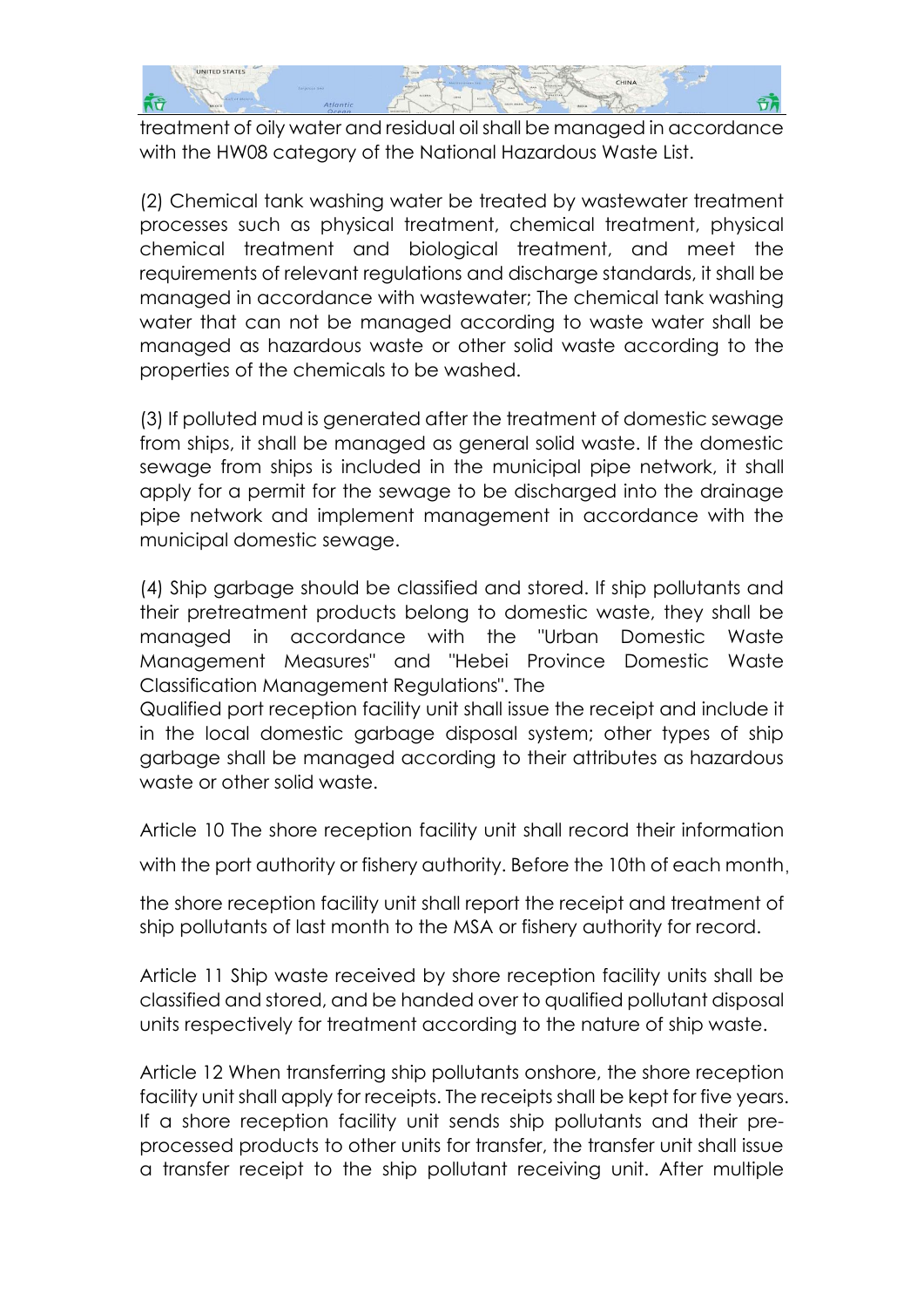

transports, the latter in the transfer chain shall issue receipts to the former transfer unit.

Article 13 If a shore reception facility unit sends ship pollutants and their pretreatment products to other units for processing, the processing unit shall issue a disposal document to the shore reception facility unit; For the municipal sewage pipe network, the unit responsible for applying for the permit for sewage to be discharged into the drainage pipe network shall be responsible for issuing the final disposal document.

Article 14 After receiving ship pollutants, if they are temporarily stored in the receiving ship or in the port area, firstly the shore reception facility unit shall set up a special account to record and summarize the types and quantities of pollutants; The pretreatment method, the type, quantity and concentration of pollutants and after pretreatment are recorded in the ledger, the preservation period of the ledger is **five** years.

Article 15 The port authority shall publish the relevant information of the dangerous goods loading and unloading docks, available shore reception facilities, and shore reception units in the port area to the public, and regularly report to the ecological environment, MSA, environmental sanitation, and urban areas Drainage authority.

Article 16 The maritime department shall regularly notify the types and quantities of ship pollutants received by the shore reception facility unit to the port, ecological environment, environmental sanitation, and urban drainage authorities, and inform the port authority that shore reception facilities and their operating types and the quantity is not suitable.

Article 17 The ecological environment department shall share the information of relevant units that have the qualifications to transfer, reception and dispose of hazardous wastes in ship pollutants within its jurisdiction, and regularly share the information on the transfer, utilization and disposal of hazardous wastes included in environmental management of ship pollutants, MSA, and port authorities.

Article 18 The environmental sanitation department shall regularly report the list of approved reception facility units to port authorities, and regularly report the data on receiving domestic waste from ships to the authorities.

Article 19 The urban drainage department shall notify the port, MSA, ecological environment, and environmental sanitation departments of